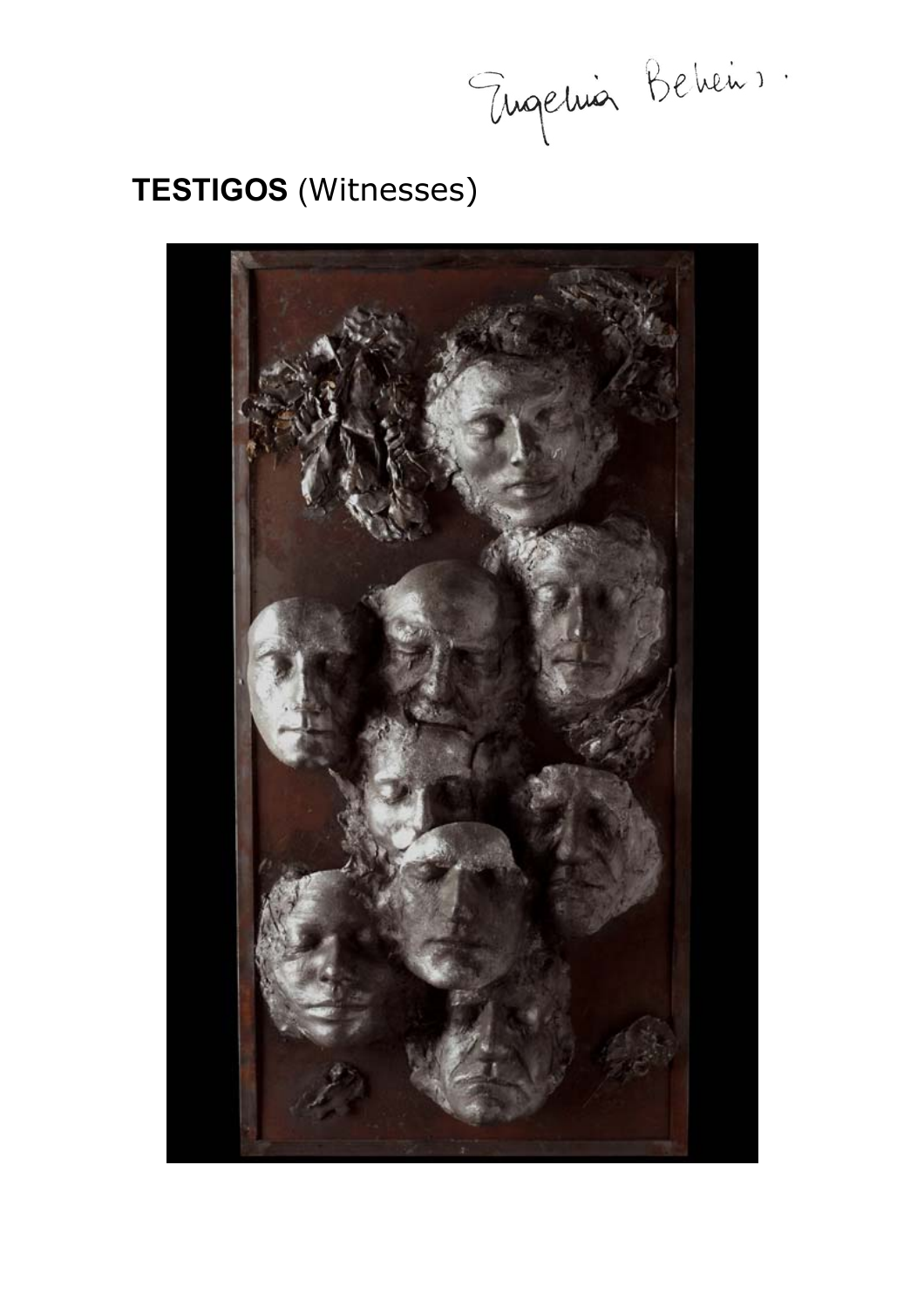Tugeluis Belieu

**It consists of nine metal sheets with incrustations of copies of bodies, hands and faces (even the face and the hands of the artist) obtained from living people.** 



**Placa nº 6**  100 x 48 cms. Iron sheets, resin, nature elements

# **This work was exhibited:**

2004

Shoa Museum, Buenos Aires Argentina. Curator: Irene Jaievsky

2003 Fourth Interdisciplinary symposium: Memory, History and Identity "Máscaras y Huellas" ("Masks and Prints"). Observatory of Memory, Quilmes National University, Buenos Aires.

2002

López Claro Museum, Azul, Buenos Aires, Argentina.

2001

58th Anniversary of the uprising of the Warsaw Ghetto, Bernardino Rivadavia Cultural Center, Rosario, Argentina.

2000

Nuevo Espacio Contemporáneo de Arte ("New Space of Contemporary Art"), Mendoza, Argentina

# 2000

 "Shoa, Fragmentos y Reflexiones" ("Shoah, Fragments and Reflections"), Goethe Institute, Santiago de Chile

# **This work was published:**

2003 Desentierro. Arte, Memoria, Identidad" ("Exhumation, Art, Memory, Identity Compiler: Bruno Groppo. Published by Ediciones al margen, La Plata, Argentina"), page 49.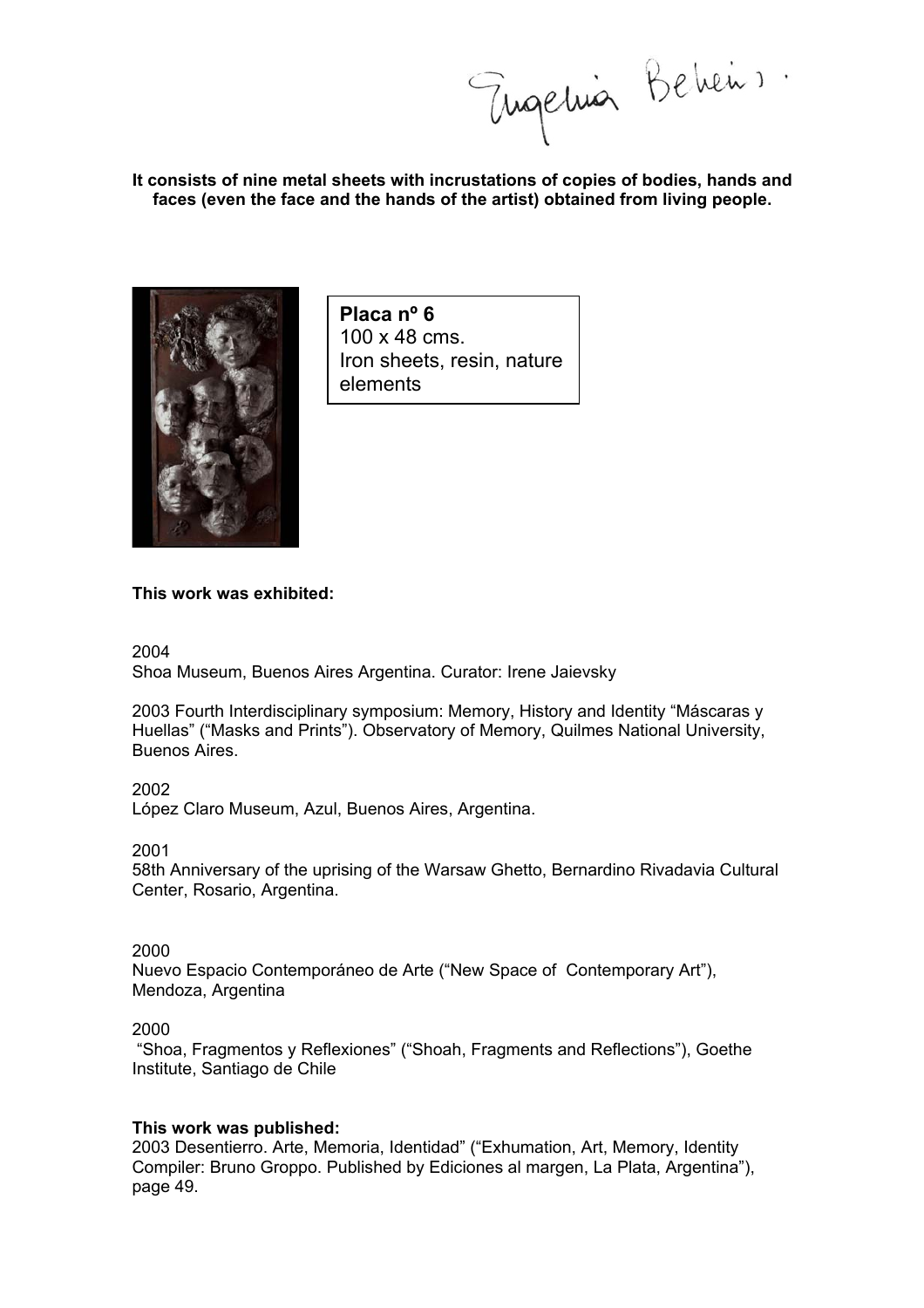Tugeluis Belieus.

# **ARTIST CV**

#### **Exhibitions**

2004

 "Arte para Todos" ("Art for Everyone"), United Nations volunteers' program, international meeting at Tegucigalpa, Honduras, invited by the Argentine Foreign Office in official mission, making of "El Antimuro, Habrá Testigos" ("The Antiwall, There will be Witnesses") project".

 "Testigos" ("Witnesses"), introduction of the "El Antimuro, Habrá Testigos" project at Quilmes National University with the support of its Cultural Department, the Observatory of Memory and Social Praxis in Human Rights, Social Science Studies and "Habitat" Board.

2003

 Interdisciplinary workshop, directed by Prof. Alberto Bialakovsky, Buenos Aires Social Science University, introduction of "El Secreto" ("The Secret"), "Testigos" and the urban intervention project, "Habrá Testigos" for the Memory of the Present, against Exclusion, talk with slide-projection.

 Fourth Interdisciplinary symposium: Memory, History and Identity "Máscaras y Huellas" ("Masks and Prints"). Observatory of Memory, Quilmes National University, Buenos Aires. Introduction of "El Secreto", "Testigos" and the urban intervention project "Habrá Testigos".

 "Memoria e Impunidad" ("Memory and Impunity"), Santiago del Estero National University, Human Rights Chair, introduction of the urban intervention project "Habrá Testigos".

 First National Symposium of Genocide Practice Analysis. Buenos Aires University and Tres de Febrero National University. "El Secreto" and "Testigos" introduced by Ralph Buchenborst – Art and ways of representing genocide social practices.

 Academic Organizing Committee: Daniel Feierstein (UBA-UNTREF), Guillermo Levy (UBA), Nélida Boulgourdjian (Armenian Center), Marisa Braylan (UBA-UNTREF), Hamurabi Noufouri (UNTREF). International Board Members: Bruno Groppo (CNRS; Paris), Richard Hovanissian (UCLA, USA) and Carlos Figueroa Ibarra (Puebla University).

 Second International Meeting "Recreando la Cultura Judía" ("Recreating Jewish Culture"), literature and fine arts at AMIA, workshop about representing Shoah.

 Introduction of the book "Desentierro. Arte, Memoria, Identidad" ("Exhumation, Art, Memory, Identity"), at the Shoah Museum, Ralph Bucherborst, Pablo Dreizik, Graciela Lurati. Coordination: Graciela Jinich.

 Reflection workshop: "Desentierro , Arte, Memoria, Identidad", effects of stateterrorism on generational memory. Coordinated by: Eugenia Bekeris, Juan Gelosi, Graciela Massa, Luisa Vivanco, Elsa Wainziger, "Art, Ethics, Human Rights" Chair, at School of Arts-Tucumán National University.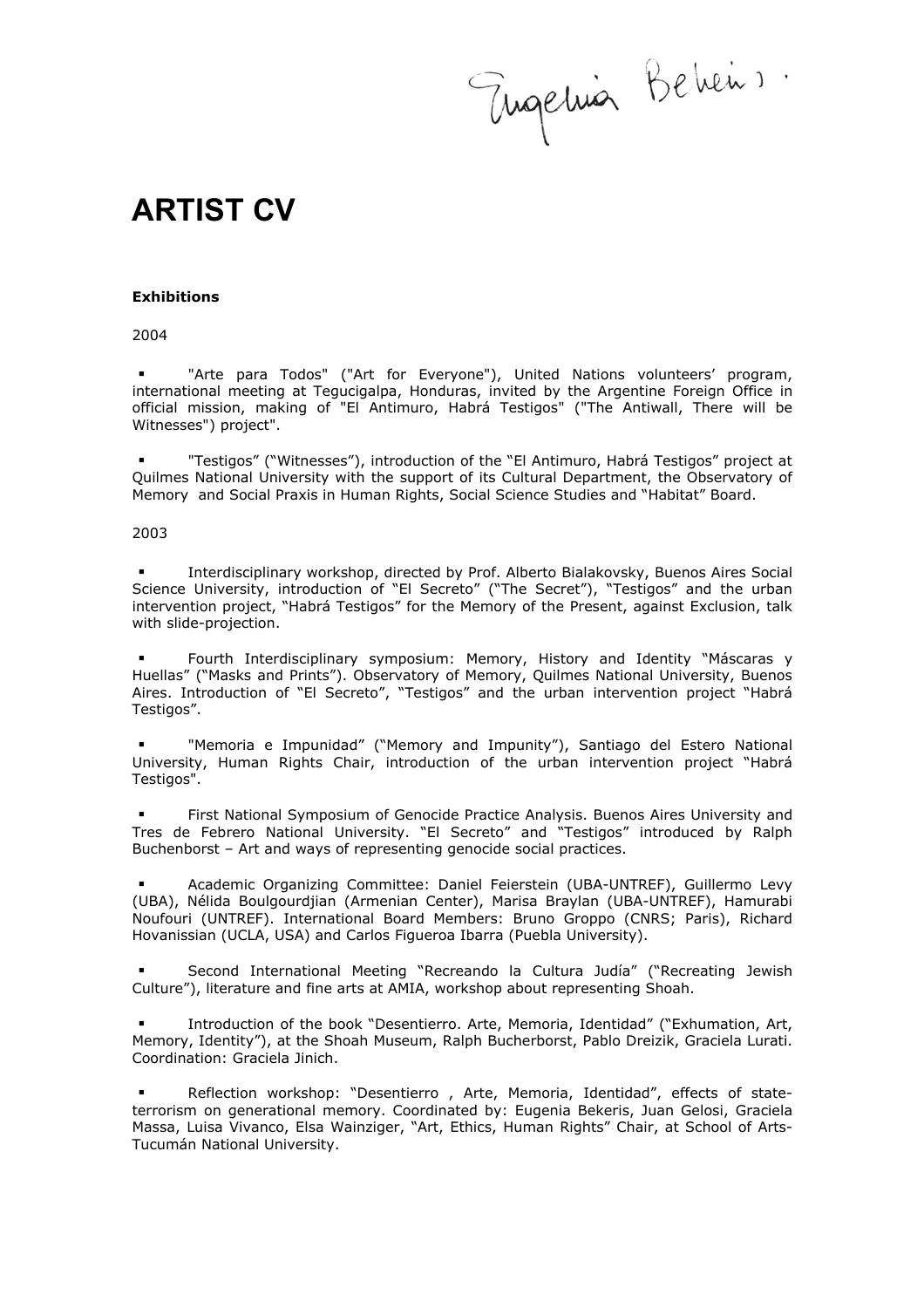Tugeluis Beheim

 La Psicología en la Realidad Actual" ("Psychology in our Present Reality"), VI Symposium of University Psychology, as lecturer and participant, at the School of Psychology of Uruguay University, Montevideo, Uruguay.

 Introduction of the book "Desentierro, Arte, Memoria, Identidad". Panelists: Bruno Groppo, Moisés Kijak, Gerardo Caetano, Rosa Zitner, Adriana Anfusso at the National Museum of Visual Arts, Montevideo, Uruguay..

 Introduction of the book "Desentierro, Arte, Memoria, Identidad" at the Museo de la Memoria (Museum of Memory), Rosario. Argentina. Director: Rubén Chababo.

 Reflection workshop: "Desentierro, Arte, Memoria, Identidad", effects of stateterrorism on generational memory. Coordinated by: Eugenia Bekeris and Bruno Groppo at Santiago School, Santiago del Estero, Argentina.

 Introduction of the book "Desentierro, Arte, Memoria, Identidad". Fundación Centro Psicoanalítico Argentino. Panelists: Bruno Groppo, Pablo Dreizik, Perla Sneh. Coordinated by Pablo Vilar.

 Introduction of the book "Desentierro, Arte, Memoria, Identidad", at San Martín Cultural Center, Room 'D'. Panelists: Daniel Feierstein (INADI), Diana Malamud (Memoria Activa), Gabriel Levinas, Bruno Groppo.

# 2002

- "El Secreto" and "Testigos", López Claro Museum, Azul, Buenos Aires, Argentina.
- "El Secreto", Lycée International de Saint-Germain-en-Laye (Francia).

# 2001

- "Secreto", UNESP (San Paulo State University), Marilia, Brasil.
- **El Secreto", Quilmes National University, photographs.**

 "El Secreto" and "Testigos", on the 58th Anniversary of the uprising of the Warsaw Ghetto, Bernardino Rivadavia Cultural Center, Rosario, Argentina.

# 2000

 El Secreto" and "Testigos", multimedia proposal, opening of "Resurgir" room, Nuevo Espacio Contemporáneo de Arte ("New Space of Contemporary Art"), Mendoza, Argentina.

 Artists together with "Memoria Activa" (Active Memory), Recoleta Cultural Center, Buenos Aires, Argentina.

 "El Secreto", exhibition during the First Encounter on Collective Memory, Museum of Latin-American Contemporary Art (MACLA), Buenos Aires, Argentina.

 "No a la Tortura, No a la Impunidad" ("No to Torture, No to Impunity"), collective exhibition, Recoleta Cultural Center, Buenos Aires, Argentina.

 "Shoa, Fragmentos y Reflexiones" ("Shoah, Fragments and Reflections"), opening of "Testigos" and introduction of "El Secreto", together with "Anexo 99" ("Annex 99"), by artist Perla Bajder, Goethe Institute, Santiago de Chile.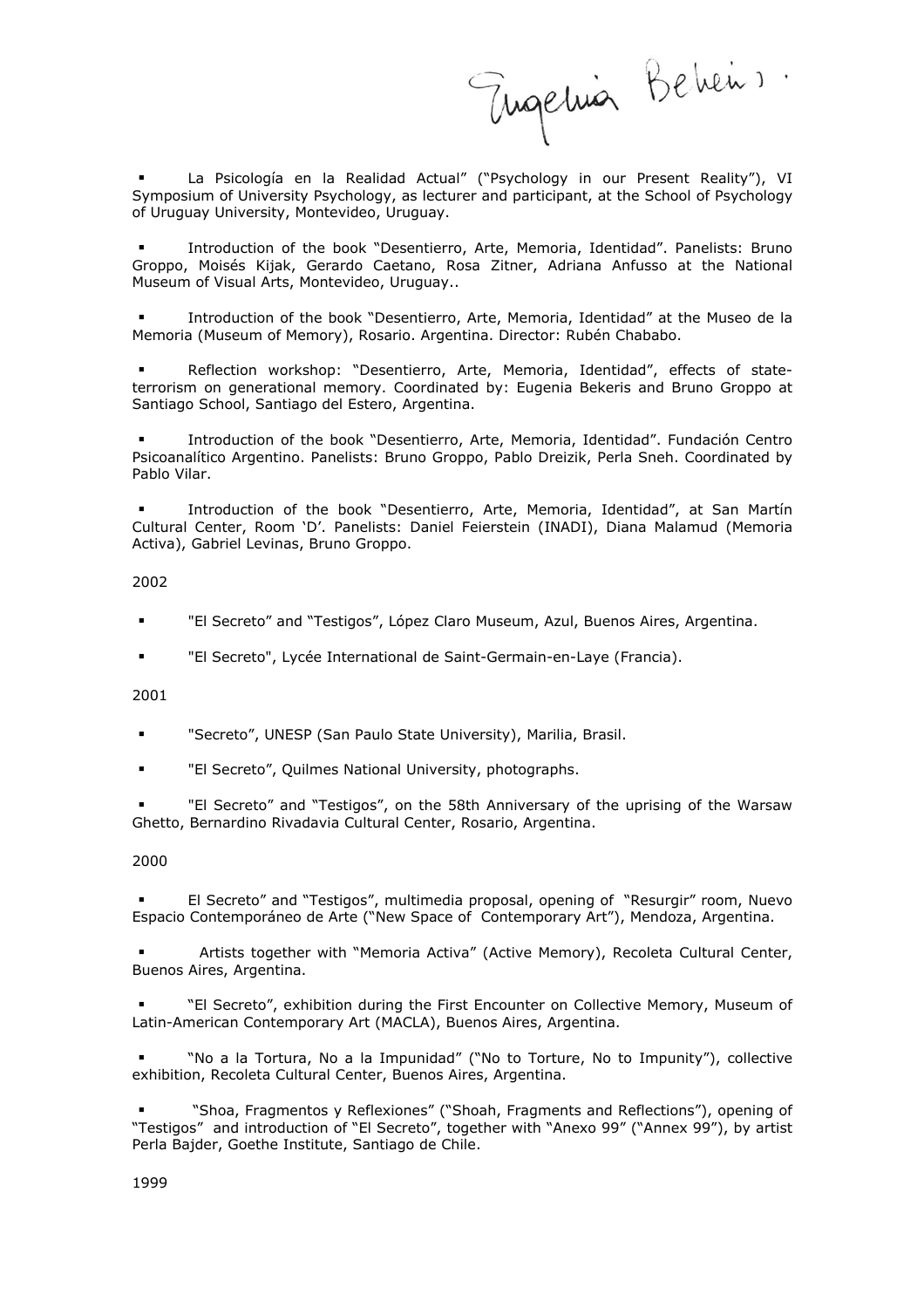Tugeluis Belieu

 "Shoa, Fragmentos y Reflexiones", multimedia installation, Kazimierz Jewish Foundation, Krakow, Poland.

 Member of the international jury at the VI Art-Triennial, Maidanek 2000, Maidanek Museum, Lublin, Poland.

#### 1998

 "El Secreto", introduction of the videotape and the catalog-book at Yad-Vashem, Jerusalem, Israel.

- "El Secreto", Maidanek Death-Camp Museum, Lublin, Poland.
- "El Secreto", Goethe Institute, Buenos Aires, Argentina.
- **El Secreto", Auge Foundation, Mendoza, Argentina.**

#### 1997

 "El Secreto", video presentado e incluído en los archivos del Departamento de Cine y Fotografía del Museo de Yad-Vashem, Jerusalén.

Dibujos, exposición colectiva, Sociedad de Artistas Plásticos, Buenos Aires.

#### 1995

 "El Secreto", multimedia installation, Recoleta Cultural Center. The whole installation was exhibited on occasion of its opening. In later exhibitions only photographs and fragments were shown. A fragment was donated in 2000 after the opening of "Resurgir" room at "Nuevo Espacio de Arte Contemporáneo", Mendoza, Argentina. Another fragment was donated in 2004 to Quilmes National University, Buenos Aires, Argentina, when "El Antimuro, Habrá Testigos" project was announced, after the exhibition "Testigos".

# 1993

 "Vuelo sin Orillas" ("Flight with no shores"), drawings, National Exhibition Rooms, Buenos Aires.

 "Máscaras y Movimiento" ("Masks and Movement"), Recoleta Cultural Center, Buenos Aires.

1992

"Máscaras" ("Masks"), ARCIS University, Santiago de Chile.

# 1989

 "Y tus Cielos que Están sobre tu Cabeza Serán de Metal..." ("And the Skies over your Head will be Made of Metal..."), multimedia show, masks, music and movement, in collaboration with Ethel Bendersky, Cervantes National Theater, Buenos Aires.

#### 1987

 "Ademán" ("Gesture"), multimedia show, masks, music and movement, in collaboration with Teresa Duggan, Espacios Theater, Buenos Aires.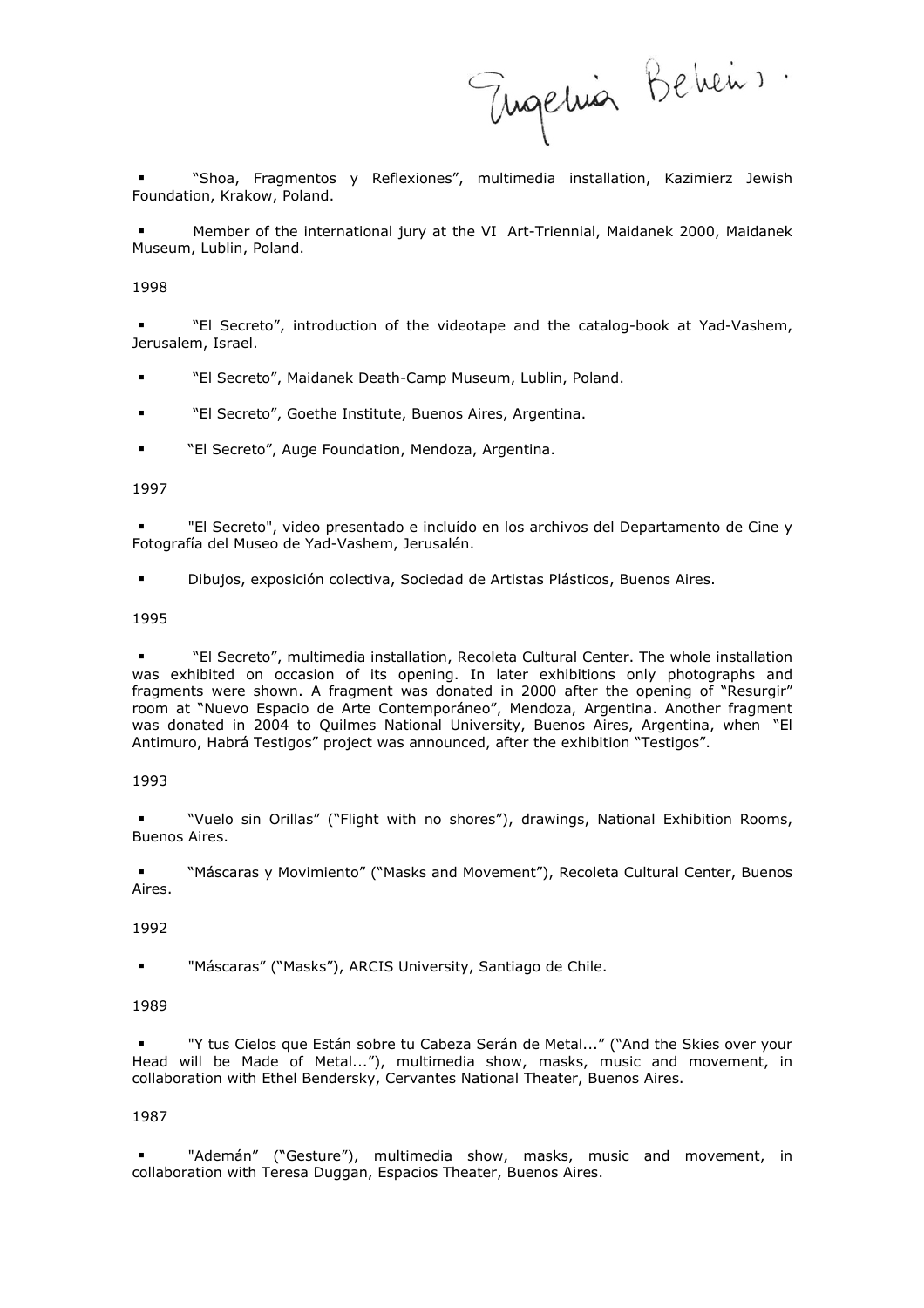Tugeluis Beheim

1986

 "Ecos para Mirar y Verse" ("Echoes to Look and See Oneself"), installation ( masks and mirrors), DSG Gallery, Buenos Aires.

1985

- "Dueto" ("Duet"), performance, art and experiences, Buenos Aires.
- Theatrical National Encounter, San Martín Theater, Córdoba, Argentina.

1983

"Dibujos" ("Drawings"), La Capilla Gallery, Buenos Aires.

#### 1982

 "Máscaras" ("Masks"), performance, masks and movement, Recoleta Cultural Center, Buenos Aires.

Mask, costume and set-design

2001

 "Huesito caracú" ("Little Marrow-bone"), directed by Hugo Midón, set-designer Alberto Negrín, Pablo Picasso House, La Plaza Theater, Buenos Aires.

1999

 " Las Alegres Mujeres de Shakespeare" ("Shakespeare's Merry Women"), (ACE Award). set-making, directed by Claudio Hochmann, set-designer: Alberto Negrín. Metropolitan Theater, Buenos Aires.

1994

- "Cambalache Show", directed by Daniel Zabala, Liberarte Hall, Buenos Aires.
- "Romeo and Juliet", (Ace Award), Neptuno Theater, Mar del Plata, Argentina.

# 1993

 "La Conversadora" ("The Talking Lady"), by Roberto Perinelli, directed by Antonio Ugo, Liberarte Hall, Buenos Aires.

 "Estos Bigotes son Míos" ("These Mustaches are Mine"), directed by Carlos Belloso, Liberarte Hall, Buenos Aires.

# 1992

 "Aurora en Copacabana" ("Dawn at Copacabana"), directed by Hernán Gené, Parakultural Center, Buenos Aires.

# 1989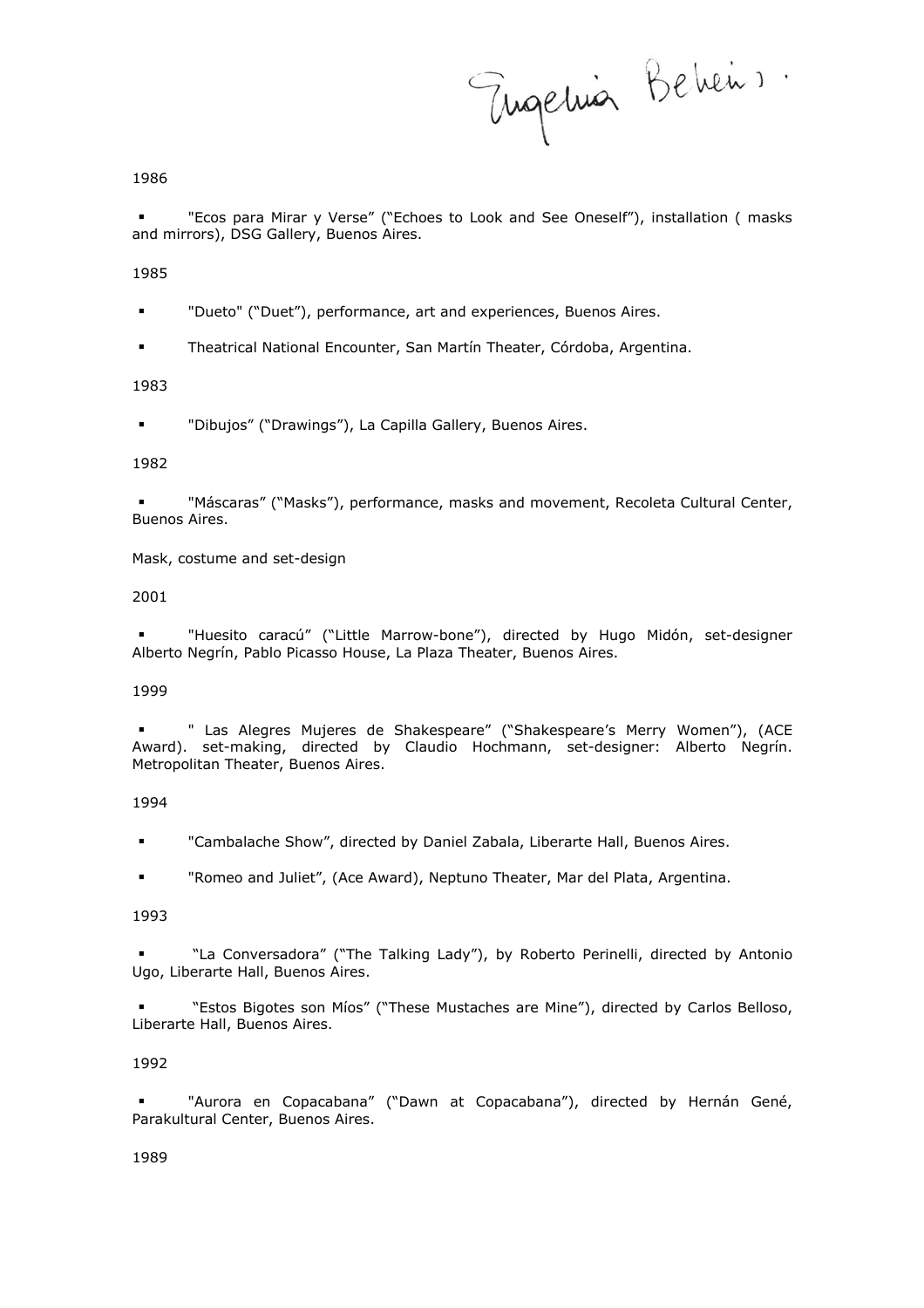Tugeluis Beheim

 "El Horacio", by Heiner Müller, directed by Roberto Aguirre, Margarita Xirgù Theater, Buenos Aires.

"Travesía" ("Crossing"), body-masks, Cervantes National Theater, Buenos Aires.

1986

• "Tête à tête", Nucleodanza Group, directed by Margarita Bali, El Globo Theater, Buenos Aires.

# 1983

 "Saco y Corbata" ("Coat and Tie"), Nucleodanza Group, directed by Margarita Bali, Alvear Theater, Buenos Aires.

# Docencia

 Workshops and teaching seminars on mask-making since 1982, based on free graphic expression methods for adults (following Mirtha Dermisache's method).

# 1994

**Mask-workshops, Nucleodanza school, Buenos Aires.** 

# 1992

Mask-workshops, EMAD (Dramatic Art Buenos Aires City School), Buenos Aires.

# 1990

 "El Cuerpo de la Máscara" ("The Body of the Mask"), workshop and mask-games, coordination in collaboration with Helena Alderoqui, San Martín Cultural Center, Buenos Aires.

# 1982-1983

Taller de Acciones Creativas, mask-making course, Buenos Aires.

# 1981

 Coordinator at "Jornadas del Color y las Formas" ("Color and Shapes Symposium"), Recoleta Cultural Center, Buenos Aires.

# **Participation in collective artist-books.**

- "Lamebotas" ("Bootlicker"), Buenos Aires, 2001.
- "La desaparición" ("The disappearance"), Buenos Aires, 2000.

 "No a la Tortura, No a la Impunidad" ("No to Torture, No to Impunity"), Buenos Aires, 2000.

"Desocupación" ("Unemployment"), Buenos Aires, 1998.